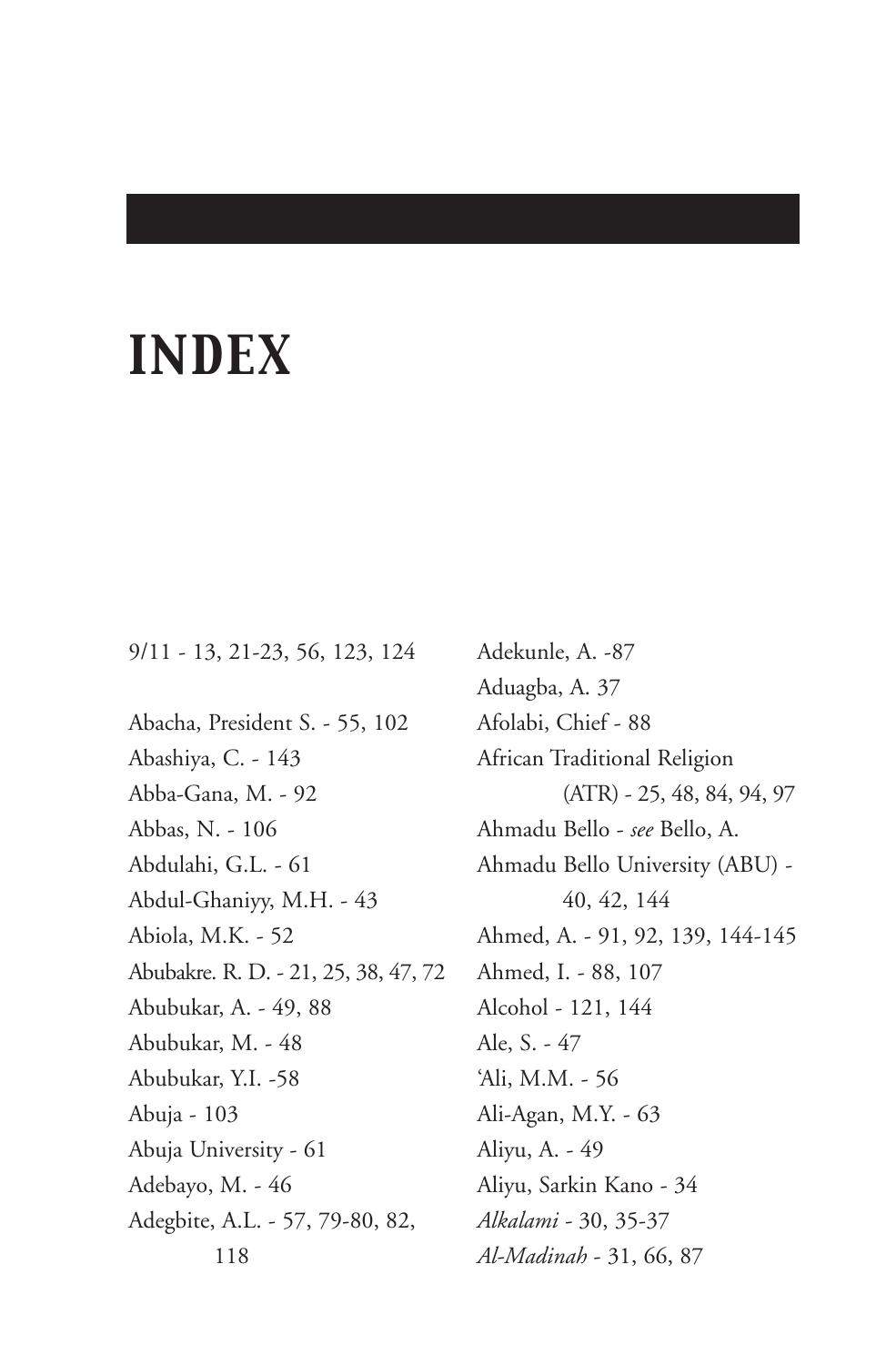*Almajirai* - 71, 118, 135 Anger - 66, 77, 83, 93, 122, 139 Anglican - 133, 139 Ansar-Ud-Deen Society - 45, 52 Antithesis - 79 Arabic Language & Studies - 108, 128 Arewa Consultation Forum - 129 Arrests - 31 Attahiru - *see* Sardauna Awal, M. - 107 Awowede, O. - 92 Aziz, A.Y. - 86, 91

Baba-Ahmed, N. - 104, 119 Babangida, President I.B. - 55, 84, 99-100, 117, 129, 148 Bachama - 25-27, 100-101, 120 Badamasuyi, J. - 63-64 Bamali, N. - 99 Bangash, Z. - 21 Bauchi State - 49, 64, 85, 101 Bauchi, D. - 119 Baushe, I. - 170 Bayero, A. - Emir of Kano - 35 Beggars - 47 Bello, A. 25, 46 Bello, I.I. - 22 Biafra - 114 Bichi, A. - 47 Blyden, E.W. - 37-39 Bobboyi, H. 33-34

Bodansky, Y. - 67 Bogoro - 170-171 Bonnke, R. - 93, 112, 126, 149 Borno State - 47 Buhari, President M. - 23, 113, 128-129

Calabar - 63 CAN - see Christian Association of Nigeria Capitalism(ists) - 24, 42, 115 Causes, Remote & Immediate - 97, 134 Census issues - 30, 128, 155, 170-171 Chiefs - 32-33, 35, 39, 95, 97-98 Children - 145 Christian Association of Nigeria - 27, 30, 65, 81, 83, 85, 110-112, 143 Christian Religious Knowledge (CRK) - 45 Christian Solidarity Worldwide - 64 Christo-secularism - 24, 41, 63, 65, 77, 79, 94 Church buildings - 29-30 Church, Nigerian - 132 *Citizen* - 78 Civil Rights Congress - 104-105 Colonialism/Neo-colonialism - 19-20, 21, 23, 24, 34- 37, 41, 43, 48, 55, 65,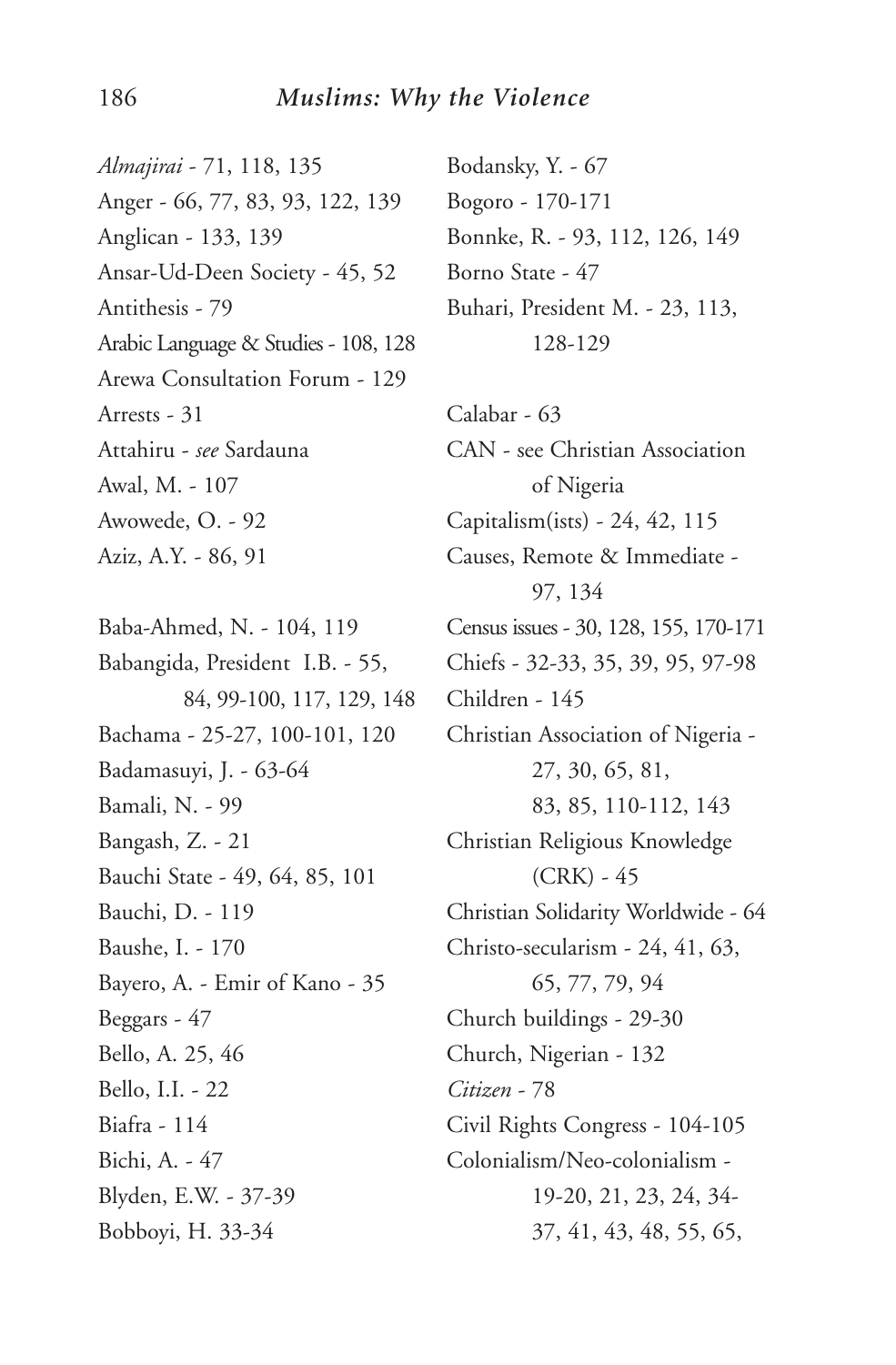111, 113, 115, 122, 132, 137-138, 160 Commissions of Inquiry - 78, 86, 97-99, 101, 102, 107, 118, 134 Common law - 36, 151 Companion CD Volume - 13, 15 Constituent Assembly - 24, 85 Converts - 128 Corruption - 33, 145 Cox, C. - 64 Crooks – *see* Hoodlums Crowther, M. - 98 Crusades - 122

Dan Bauchi, Alhaji - 90 Danbazau - 109-114 Danfodio, S.U. - 18-19, 36, 40 Dangogo - 26 Dauda, A. - 42, 43 Deedat, A. - 93 Dembu, U. - 24 *Dhimmi* - 68 Director, O. -85, 169-171 Discrimination - 27-28, 31-32, 53, 69, 140 Dress code - 55-64, 74, 159-165 Dualism - 43 Duniya, A. - 88

Economic factor - 120 Education - 37-48, 71, 160 Elite - 115-116 El-Miskin, T. - 81 El-Zakzaky - 13, 37, 47, 86, 143-146 Emir of Muri - 95 Emir of Zaria - 82, 87, 94-95, 97-99 Emirs - 32-36, 39, 88, 98, 110, 146 Emotions - 64, 66 Euro-Christian *see* Christo-secularism

Fanaticism - 66, 87, 109, 145 Farrakhan, L. - 93 Fityanul Islam of Nigeria - 49 Foreigners - 119 Forgiveness - 128 Freedom - 58 Fridays, work-free - 52-53, 134 Frustration - 86, 119, 138 Fulani - *see* Hausa-Fulani

Gadam, H. - 33 Gaddafi, M. - 158 Gender issues - 55-58, 60 Gindiri, P. - 29 Gonto, P. - 96-97, 171 Gora, B.D. - 98 Government appointments - 29, 107-108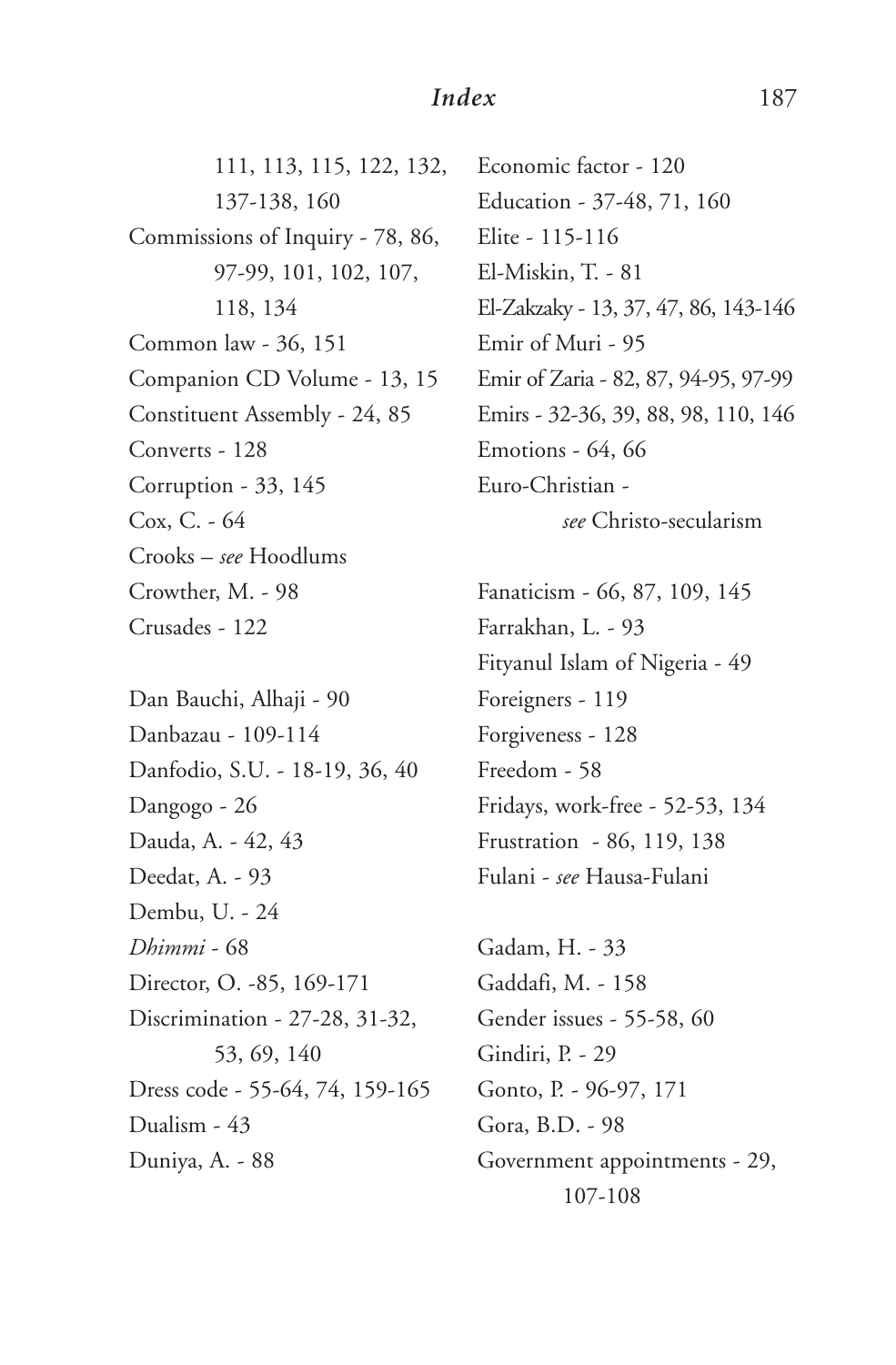Governments - 24, 53-54, 59, 94, 100-103, 107, 112, 119, 122, 132-133, 135, 149- 151, 161 Gowon, Head of State Y. - 116, 129, 142 Gumi, A. - 53-54, 56, 57, 73, 81, 140-144 Habib, N. - 93 *Hajj* - *see* Pilgrimage Hardawa, M. - 58 Hassan, M.I. -74 Hassan, Y. - 88, 103 Hate - 66, 92, 122, 138-139, 145 Hausa-Fulani - 23, 25-27, 78, 85, 97-98, 100, 101, 109, 111, 119-121, 169-171 *Hijab* - see Dress Code *Hijira -* 34 Historiography - 17-18 Holidays, Christian - 52 Holidays, Muslim - 52, 72 Hoodlums - 118-119, 123 Ibiam, F.A. - 25 Ibrahim, A. 28 Ibrahim, S.A. - 23 Ibrahim, Y. - 49 Idris, I. - 85 Immorality - 24, 43, 56-57, 59, 140, 144

Indigenousness -98 Intolerance - *see* Tolerance Inusa, Alhaji - 170 Iran - 158 Iraq - 92 Isa, Governor L.J. - 108 Islamic Development Bank - 55 Islamic Movement - 143-153 Islamic Religious Knowledge  $(IRK) - 45$ Isma'il, A. - 120 Isaacs, D. - 119

Izala - 85, 88

Jahun, S. - 33 *Jam'iyyar Mahaukata* - 111 Jang, Governor D. - 27 Jarawa - 170 Jealousy factor - 25, 120, 171 Jega, M. - 78, 98-99 Jews - 158 Jibril, A. - 58 *Jihad* - 18, 142, 145 Jinadu, Y. - 134 *Jizyar -* 68 *JNI* - see *Juma'tul Nasril Islam* Jos - 85, *see also* Plateau State Jos 1994 - 91 *Juma'tul Nasril Islam (JNI)* - 25, 28, 83, 86, 90, 107, 110, 131-134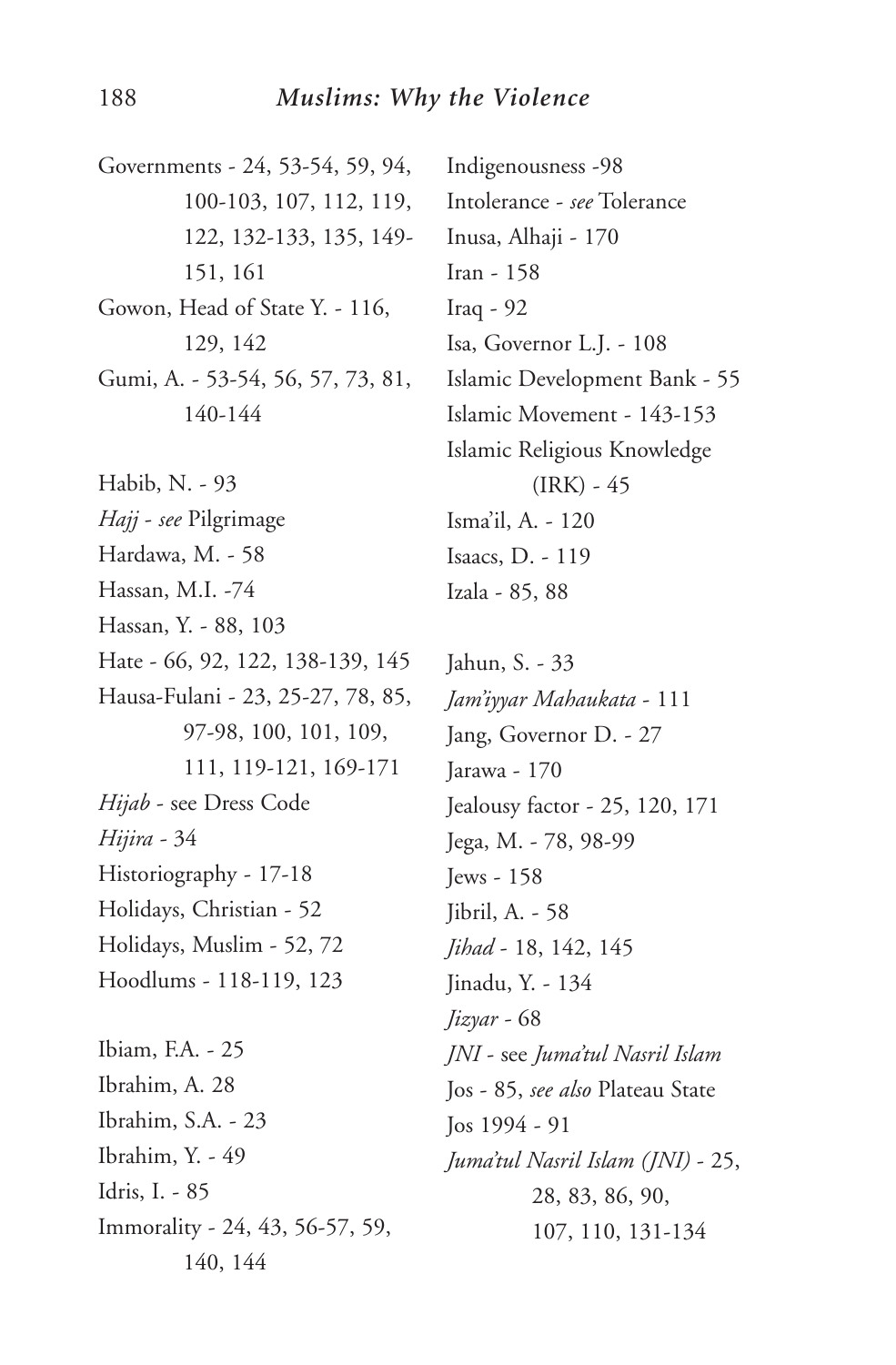### *Index* 189

Junaidu of Sokoto - 40, 42 Kaduna 2000 - 86-88, 92, 102- 103, 118, 120 Kaduna 2002 - 103-105, 119 Kaduna Polytechnic - 140 Kaduna State - 60, 86, 102, 133- 134, 146 Kafanchan 1987 - 30, 64, 78, 84, 94-95, 97, 99, 101-102, 107, 117, 121, 131, 133, 142, 165-169 Kano 1982 - 92-93, 137-139 Kano 1991 - 126, 145 Kano State - 64 Kano, A. - 117 Kantiok, J. - 55 Kanuri - 169-170 Katsina Islamic Varsity - 47 Katsina State - 147-149 Khomeini - 21 Koji, B.G. -87 Koran - 56 Kukah, M. - 84, 97, 99, 102 Kukuri, Y.U. - 109 Kumo, S. - 65 Kure, Governor - 118 Kwande, Y. - 108 Ladin, O.B. - 21 Lamidi, M. - 88

*Last Crusade, The* (video) - 139, 144-145, 149 Lebanon - 157 Libya - 158 Listening - 13-14 Lugard - 19 Lugard's promise - 19 Lukman, R. - 54 Lutheran - 25

Madaki, Governor J. - 148 Madaki, Governor Y. - 70, 95 Mafia - 28, 136 Magaji, Y. - 81 Maguzawa - 126 Maier, K. - 54 Mainstream - 123 Maitatsine - 112, 135-137, 154 Makarfi, Governor - 86, 100, 103 Malumfashi, I.I. - 64 MAMSER - 33, 35 Manipulation - 88, 90, 108, 120, 123 Manset, S. - 27 Marafa, M. - 34 Marx(ism, ist) - 13, 42, 114, 135-137 Mecca - 56 Media - 28, 31-32, 65 Memon, M.I. - 62 Miss World - 62-63, 103,106- 107, 119, 127 Missions/Missionaries - 21, 132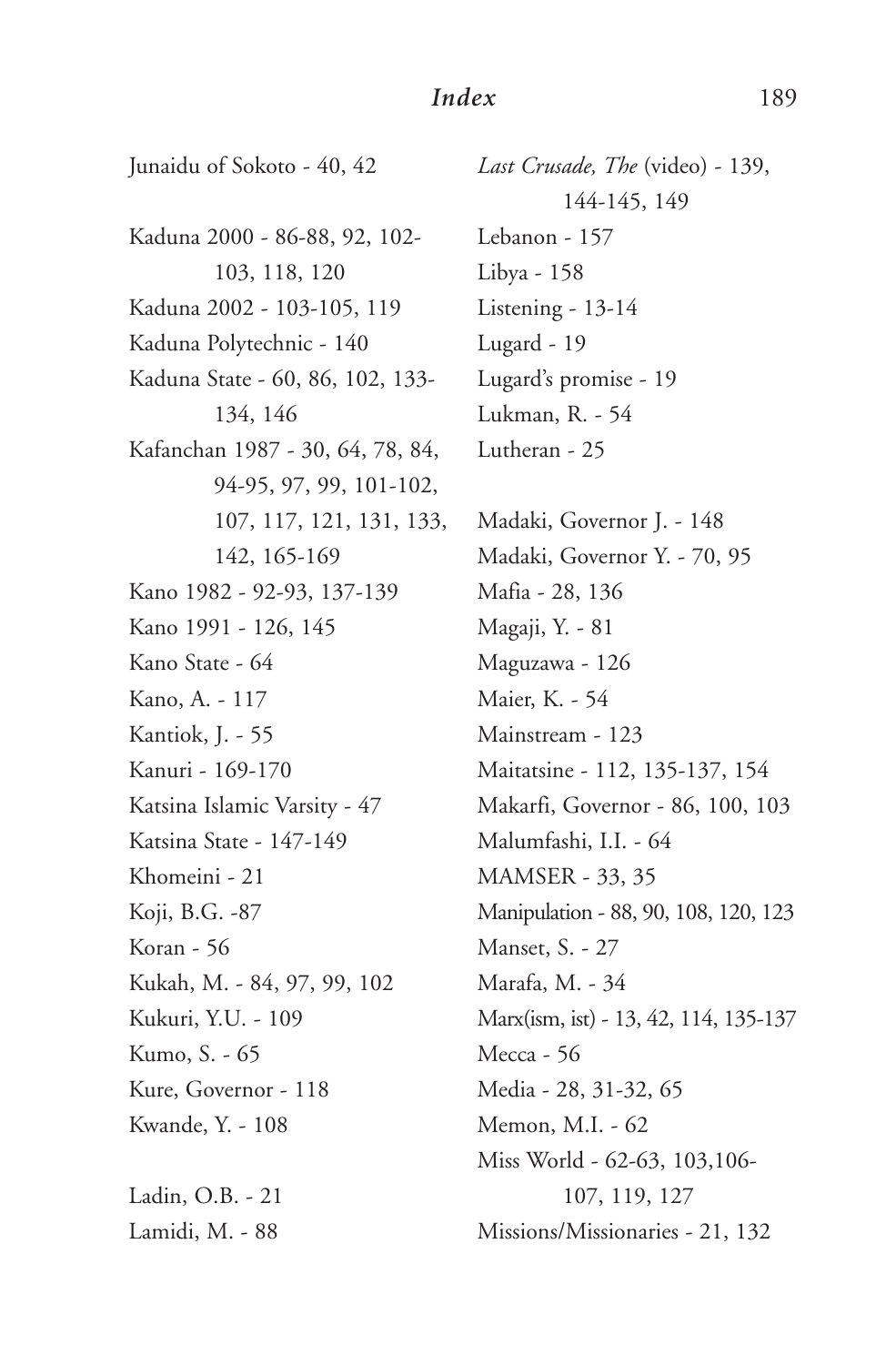#### 190 *Muslims: Why the Violence*

Misunderstanding - 80-81, 123 Moderates, *see* Mainstream Mohammed, D. - 50 Mohammed, Governor I. - 27 Mohammed, Head of State M. - 116 Mohammed, L.Y. - 101, 121 Mosques - 29-30, 86 Muhammad, Prophet - 152 Mujahid, A. - 47 Mukhtar, I. - 64 Multi-Religion - 142 Musa, D. - 85, 96-97, 121, 169-171 Musa, Governor A.B. - 39, 70, 109-110, 112- 113, 118 Muslim Corpers Association of Nigeria - 52 Muslim culture - 40-42 Muslim innocence - 78, 118, 119, 122-123, 135, 137-138 Muslim Students' Society (MSS) - 19, 37, 40, 60, 135-140, 144, 154 Na'Aba, G.U. - 100, 120 Nassarawa State - 31 National Council of Muslim Youth Organisations (NACOMYO) - 59, 72 National Youth Service Corps (NYSC) - 52, 58-59, 72

Neo-colonialism - see Colonialism *New Nigerian* - 54, 62, 87-88 Niger State - 118 Nigeria, Northern - 19 *Nigeria Standard* (NS) - 28, 136 Nigerian Television Authority (NTA) - 31 NIREC - 79 Nixon, J. - 130 Nnanna, O. - 57 Northern Elements Progressive Union (NEPU) - 110, 114, 117 Northern People's Congress (NPC) - 111, 113 Numan - 25-26, 30

Obasanjo, President O. - 49-50, 65, 88, 107, 129 Obassa, S. - 88 Ogunseye, B.T. - 59 Okwodishu, A.U. - 61 Onoja, Governor L. - 30 Oodua People's Congress - 119 Oppression - 18, 24, 28, 31, 36, 43, 65-66, 94, 110, 122, 145 Organisation of Islamic Conference (OIC) - 30, 53-54, 134 Orire, A. - 81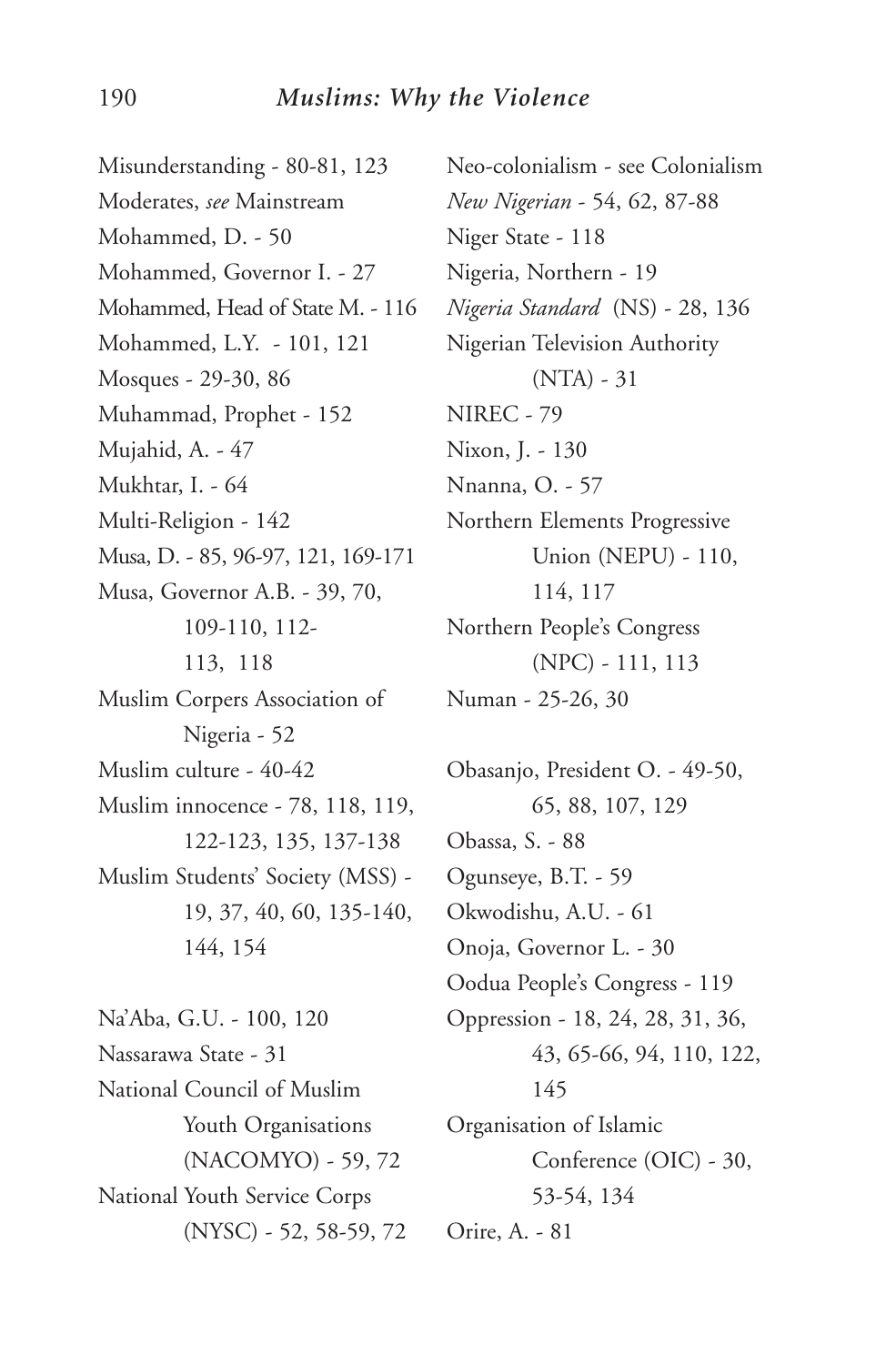#### *Index* 191

Orkar, G. - 113 Palestine - 157-158 *Pen, The* - 28-30, 35, 37, 42, 44 Philosophy, Greek - 47-48 Piety - 64 Pilgrimage - 31, 48-51 Pindiga, A. - 78 Plateau State - 27-31, 44-45, 50, 136 Pluralism - 79 Political Bureau - 54 Politics, political - 33, 37, 84, 90, 123, 125, 141, 150 Potiskum - 109 Poverty - 120 Pragmatism - 34 Prayers - 53 Progressive Muslims Association of Nigeria - 109

Roman Catholic Church - 114 *Radiance* - 42 Religious factor - 82, 120, 125 Raji, Governor R. - 95-96, 101 Rashid, S.K. - 18-19 Revival(ism) - 17-18 Riyom, M.D. - 89-90

Sabiya, W. - 27 Sakkwato, B. - 20, 23 Salihu, U. - 94 Sanda, U. - 102

Sani, Governor Y. - 13, 19, 27, 47, 146 Sani, K.A. - 47 Sardauna - 25, 34-35, 95, 128 *see also* Bello, A. & Marafa, M. Satan, the great - 21-22, 79, 122, 148, 158 Saudi Arabia - 51 Sawaba, G. - 117 Sayawa - 78, 88, 96-97, 121, 170-171 Scott, H.S. - 39 Secular(ism, ists) - 19, 24-25, 34- 36, 48, 54, 65, 82, 92, 122, 132, 134, 137, 139, 142, 144-145 Security forces - 100, 102, 106- 107, 109-110, 122, 135, 139-140, 143, 145, 149 Settlers - 98, 100, 170 Sharia - 14-15, 18-20, 36, 46, 79- 80, 85-86, 88, 92, 110, 134, 150, 161 Shegari, President S. - 112, 128 Shehu of Borno - 47 Shehu, S. - 37 Shi'ite movement - 47, 144, 154 Shomotun, M.B. - 57 Simplicity - 64 Sin, awareness of - 122 Sipikin, M. - 110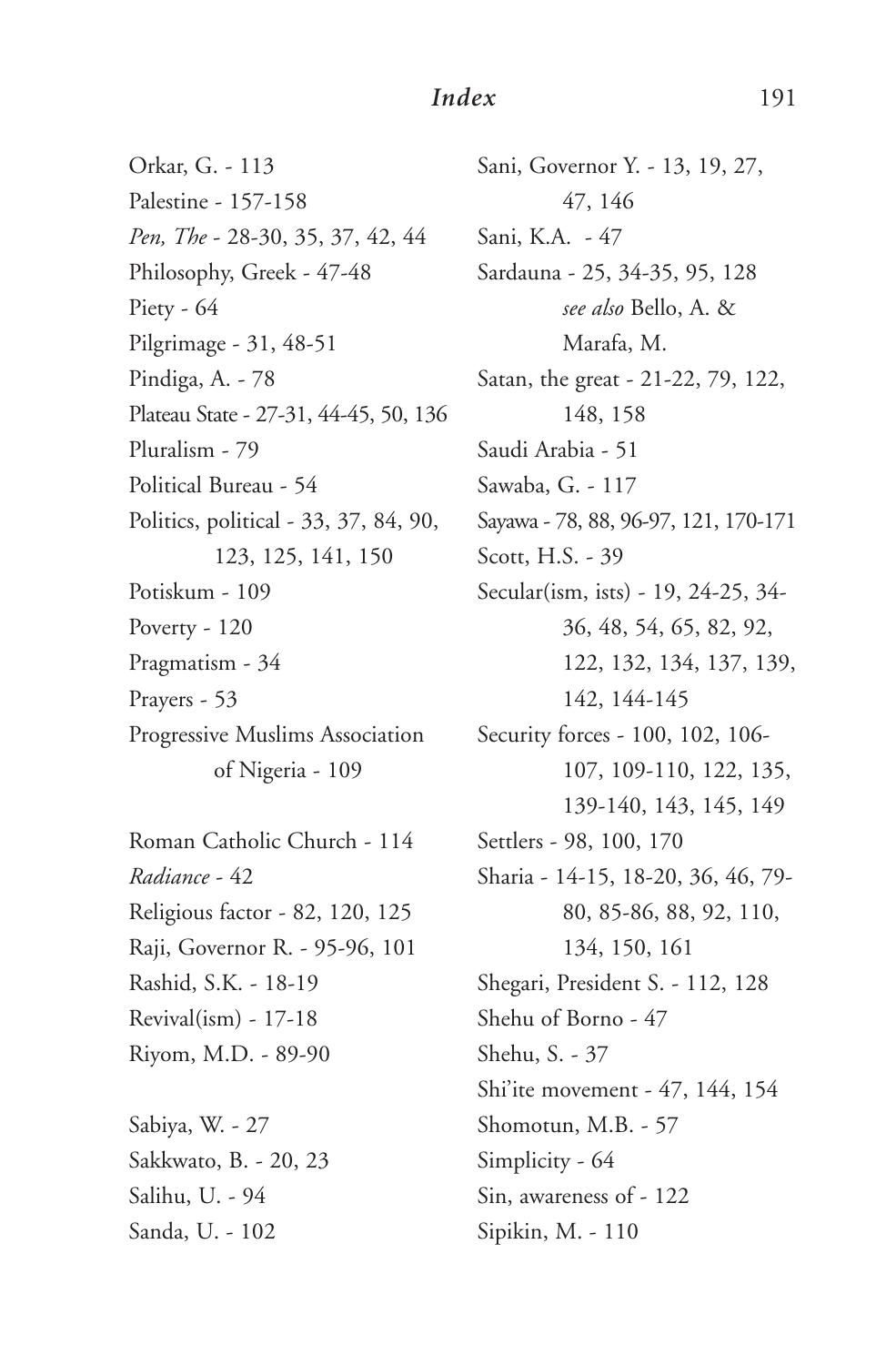Socialism - *see* Marx Sokoto Caliphate - 18 Sokoto, University of - 19 Sports - 62 St. Jones Seminary - 44 Suleiman, A. - 107 Suleiman, I. - 37, 39-40, 57, 71 Sultan/Sultanate - *see* Sardauna Sunday, rest day - 52-53, 68 Supreme Council for Sharia in Nigeria (SCSN) - 104, 107 Syncretism - 18

Tafawa Balewa - 78, 85, 88, 91, 94-95, 101, 169-171 Taraba State - 31-32 Technology - 47 Ten Commandments - 151 *The Pen* - see *Pen, The* Theocracy - 150 Tinno - 25-26 Tinubu, Governor B. - 119 Tito - 25 Tolerance/Intolerance - 25 Tribe/tribalism - 25, 83 Triumphalism - 91 Turabi, H. - 20 Turaki, Y. - 94 Tureta, A. - 60 Turi, M.M. - 145 Ulama, Council of - 106-107

Umar, I. - 44, 104 Umar, N. - 85 *Umma/h* - 17, 20, 24, 32, 43, 91 United States of America (USA) - 21-22, 79, 157-158 Universities - 40, 42-43 *see also* Ahmadu Bello University University of Jos - 89 U.S.A.-Iraq War - 92 Usman, I. - 155 Usman, M.T. - 50-51 Usman, Y.B. - 98, 108, 114-116

Vatican - 54-55

Waduku - 26 Wazirin Sokoto - 34, 40 West(ern) - 22 Wholistic religion - 141 Women (incl. girls) - 62, 134, 141, 161-165 *see also* Dress Code Yahaya, Y. - 144, 146-153, 155 Yahya, N.A. - 31 Yola - 26 Youth - 31, 118 Yunus, U.F. - 81 Yusuf, B. - 84, 94-95, 98, 120- 121, 127 Yusuf, T. - 124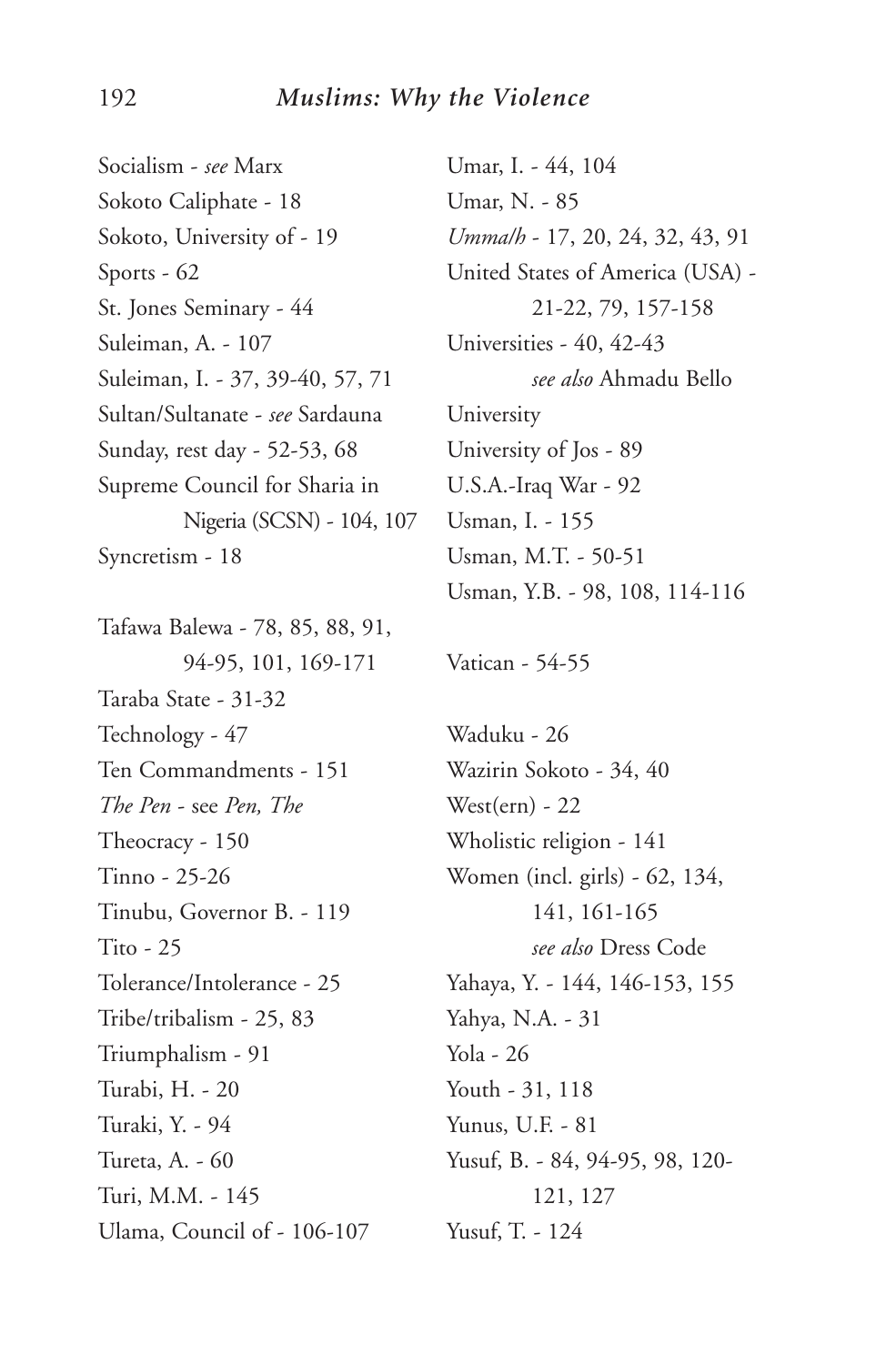## *Index* 193

Yusufu, M.D. - 65

Zakariya, H. - 141 Zaki Biam - 106 Zamfara State - 62 Zamfara Governor, *see* Sani, Governor Y. Zangon Kataf - 78, 91, 95, 98-99, 101-102, 118, 120-121 Zubair - 60